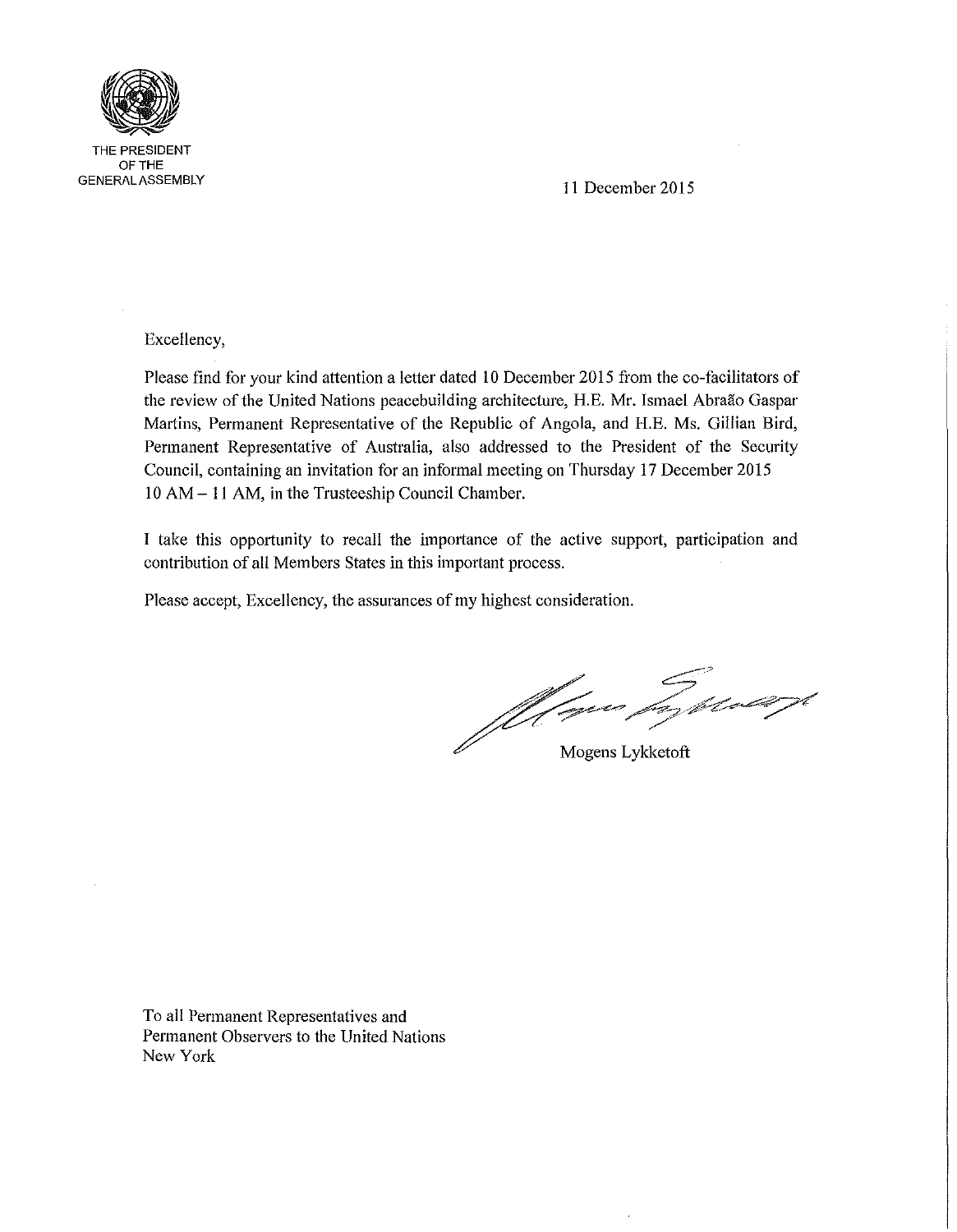



10 December 2015

## Excellencies,

Further to our Jetter dated 9 November 2015, we would like to express our gratitude to you for your ongoing support to Review of the United Nations Peacebuilding Architecture.

As co-facilitators of the intergovernmental stage of the Review, we have the honour to advise you that based on the recommendations of the Advisory Group of Experts report (AGE report), as well as our consultations with UN Member States, and the written inputs we have received, we are in the process of preparing a zero draft text to form the basis of the identical resolutions for consideration and action by the UN General Assembly and the UN Security Council, respectively.

His Excellency Mogens Lykketoft President of the General Assembly New York

Her Excellency Samantha Power President of the Security Council New York